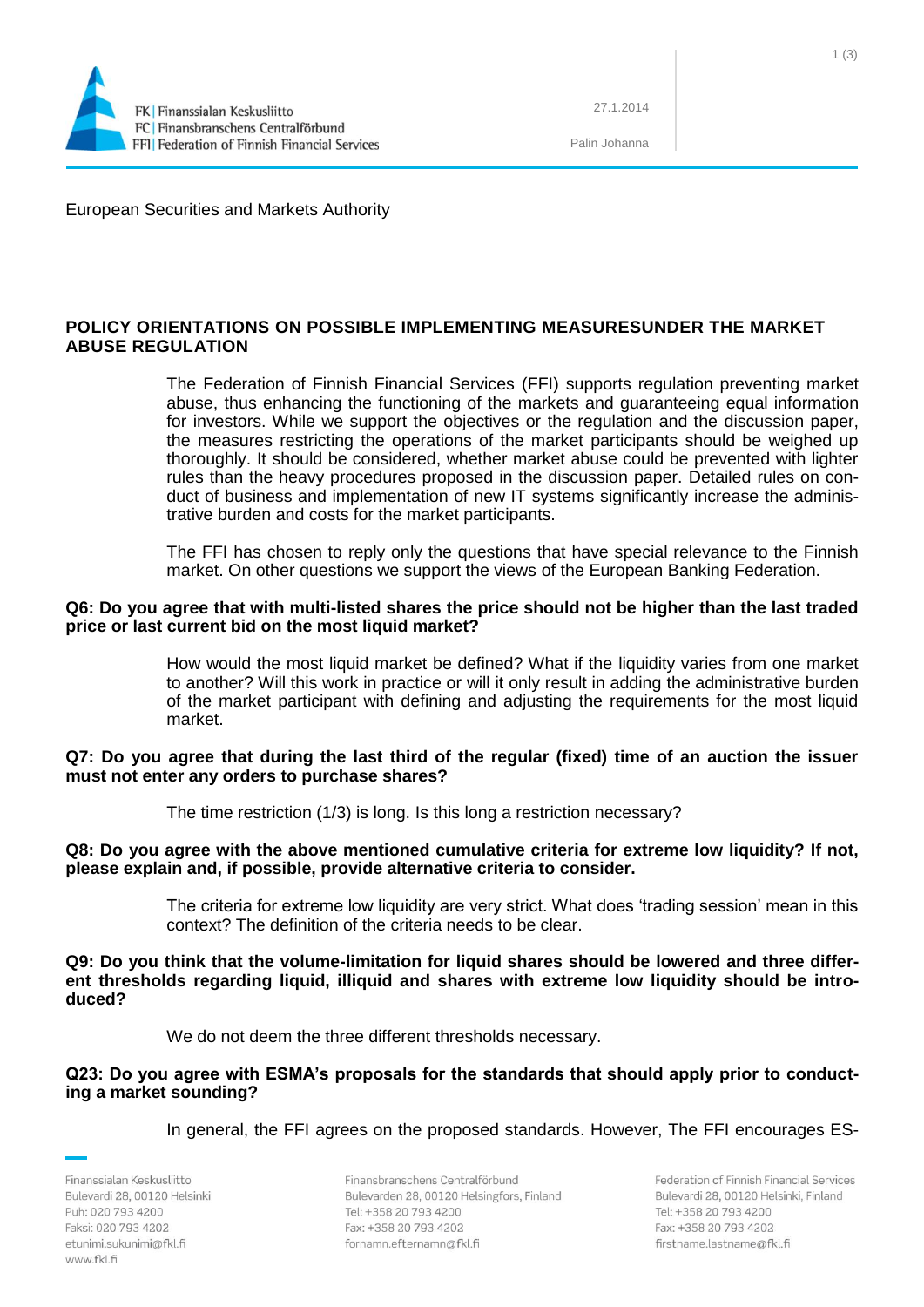

27.1.2014

Palin Johanna

MA to provide further guidance on criteria to determine the type and number of investors the disclosing market participant intends to question (paragraph 74). This clarification is very important as failing to fulfill this requirement will lead to sanction if disclosure is considered inadequate. Will the requirement be applied to, e.g. senior bonds on which there has already been an announcement on Bloomberg? In hybrid loans, an in investor needs to commit to non-disclosure before any information is given. What is the eventual difference between senior bonds and private placement loans from sounding point of view?

## **Q25: Which of the 3 options described above in paragraph 82 do you think should apply? Should any other options be considered?**

The FFI believes Option 1 should apply. The more restrictions are put upon the market participants, the more it adds the administrative costs. Increasing costs do not benefit the investors either, as they will eventually pay the costs of the broadened administration. Strict requirements lead to wider spreads and worse price for the issuer. Benefits from the additional administrative requirements are questionable.

## **Q26: Do you agree with these proposals for scripts? Are there any other elements that you think should be included?**

If sounding scripts on investors are required before soundings, amendments to the scripts during the sounding will be necessary if additional investors get involved. When the soundings are made in telephone, the information will be recorded in any case. Making and updating the scripts cause additional administrative work.

## **Q30: Are you in favour of an ex post confirmation procedure? If so, do you agree with its proposed form and contents?**

A combination of an ex ante confirmation over telephone and an ex post written confirmation seems unnecessary and unworkable. What if an ex post written confirmation cannot be obtained? Conversation on telephone has been recorded nevertheless.

## **Q39: What are your views on these options?**

We deem both options problematic. Option 2, in particular, seems difficult to execute in practice, because the end time of a project providing insider information may be difficult, and, in some cases, even impossible, to estimate beforehand.

## **Q58: What kind of records of orders, transactions etc. should a person that performs an AMP have?**

We agree that investment firms and credit institutions conducting trading under AMP (accepted Market Practices) should have appropriate internal procedures ensuring correct application of AMPs. However, there should not be an obligation stated in paragraph 182 according to recording of specific transactions or orders and concerning a requirement of separate accounts without aggregation orders. These requirements are both unclear and not based on MAR 8 a.